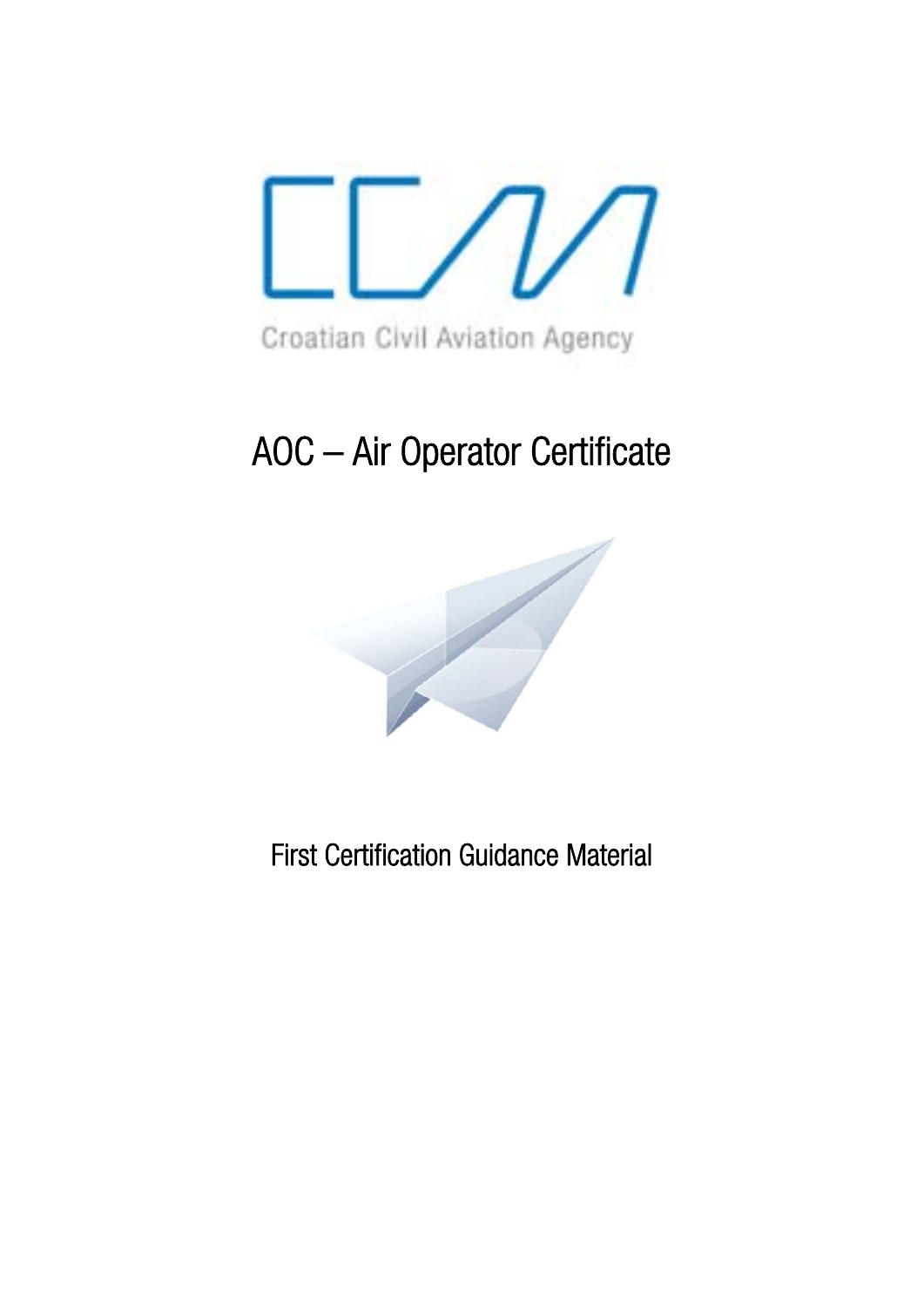

## AOC – First Certification Guidance Material

AOC

#### Records of revisions

| Reference   | Revision no | Effective date |
|-------------|-------------|----------------|
| First issue | 00          | 23.7.2009.     |
| Revision    |             | 22.04.2013.    |
| Revision    |             | 02.09.2013.    |
| Revision    |             | 31.10.2014.    |
|             |             |                |
|             |             |                |
|             |             |                |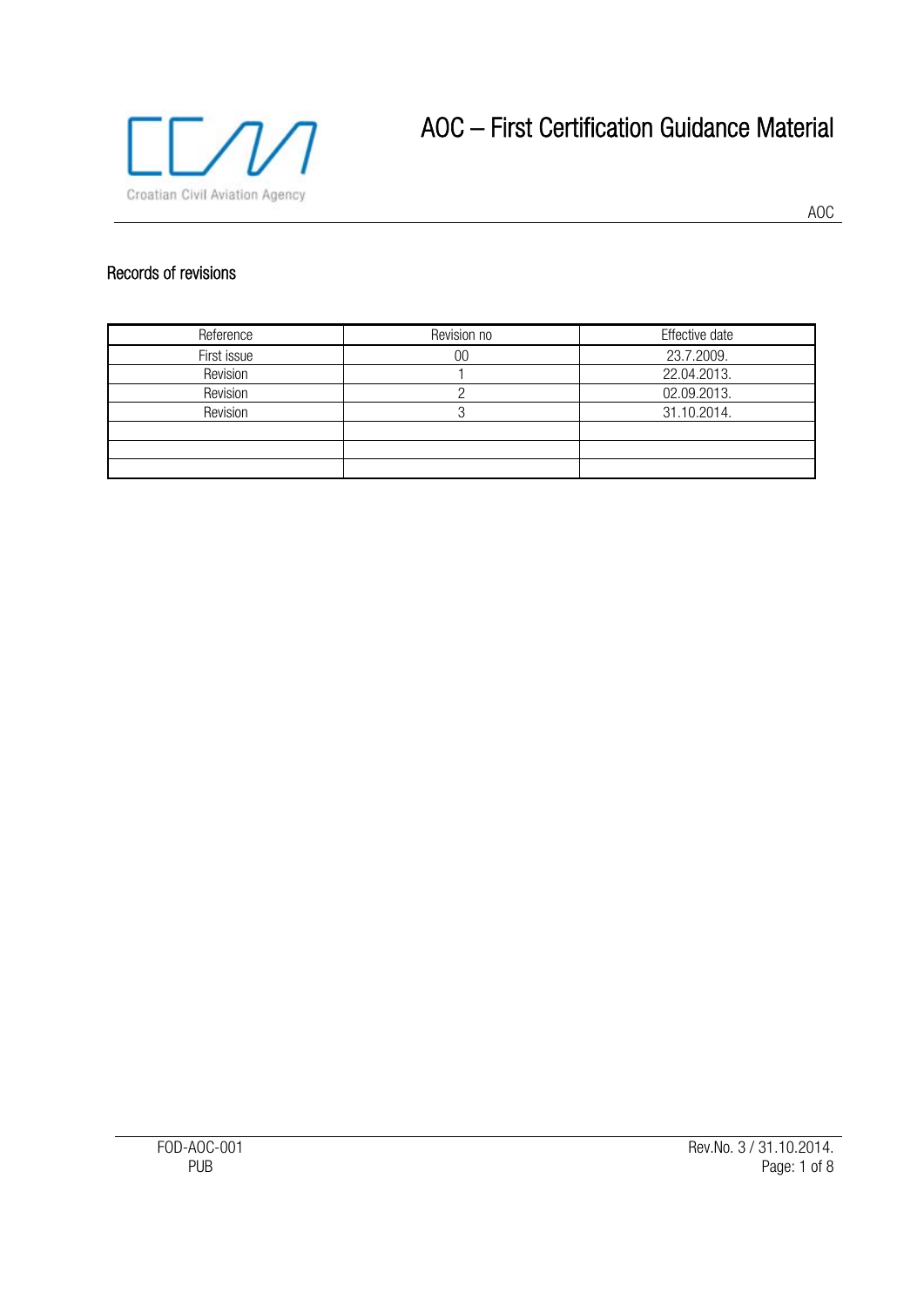

## AOC – First Certification Guidance Material

AOC

### List of effective pages

| Page no                   | Revision no | Effective date |
|---------------------------|-------------|----------------|
| 1 Records of Revisions    | 3           | 31.10.2014.    |
| 2 List of effective pages | 3           | 31.10.2014.    |
| 3 Contents                | 3           | 31.10.2014.    |
| 4                         | 3           | 31.10.2014.    |
| 5                         | 3           | 31.10.2014.    |
| 6                         | 3           | 31.10.2014.    |
| $\overline{ }$            | 3           | 31.10.2014.    |
|                           |             |                |
|                           |             |                |
|                           |             |                |
|                           |             |                |
|                           |             |                |
|                           |             |                |
|                           |             |                |
|                           |             |                |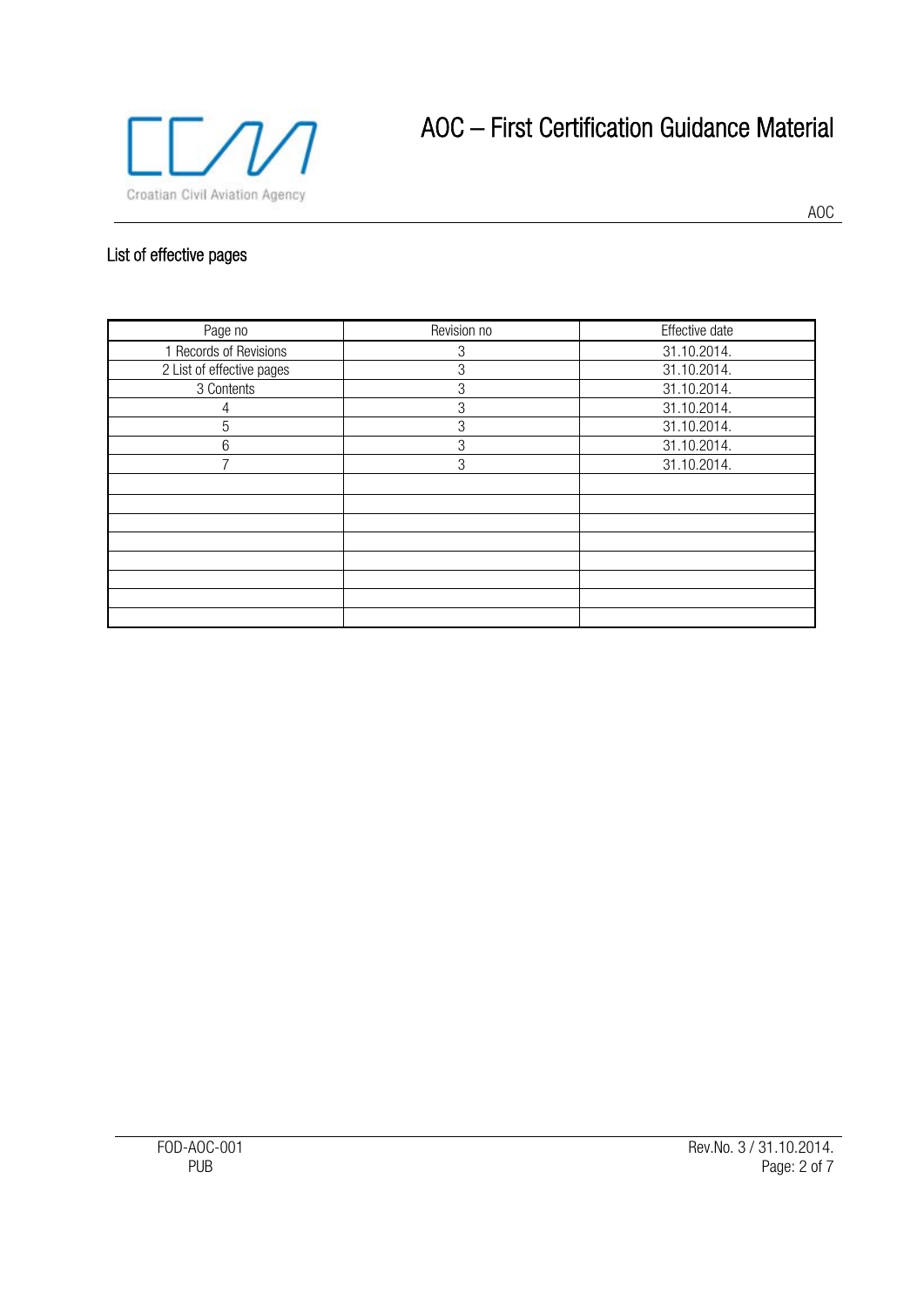

## AOC - First Certification Guidance Material

#### **AOC**

| Contents       |  |  |  |  |
|----------------|--|--|--|--|
|                |  |  |  |  |
| $2^{\circ}$    |  |  |  |  |
| 3 <sup>7</sup> |  |  |  |  |
|                |  |  |  |  |
|                |  |  |  |  |
| 6              |  |  |  |  |
| $7\phantom{0}$ |  |  |  |  |
| 8              |  |  |  |  |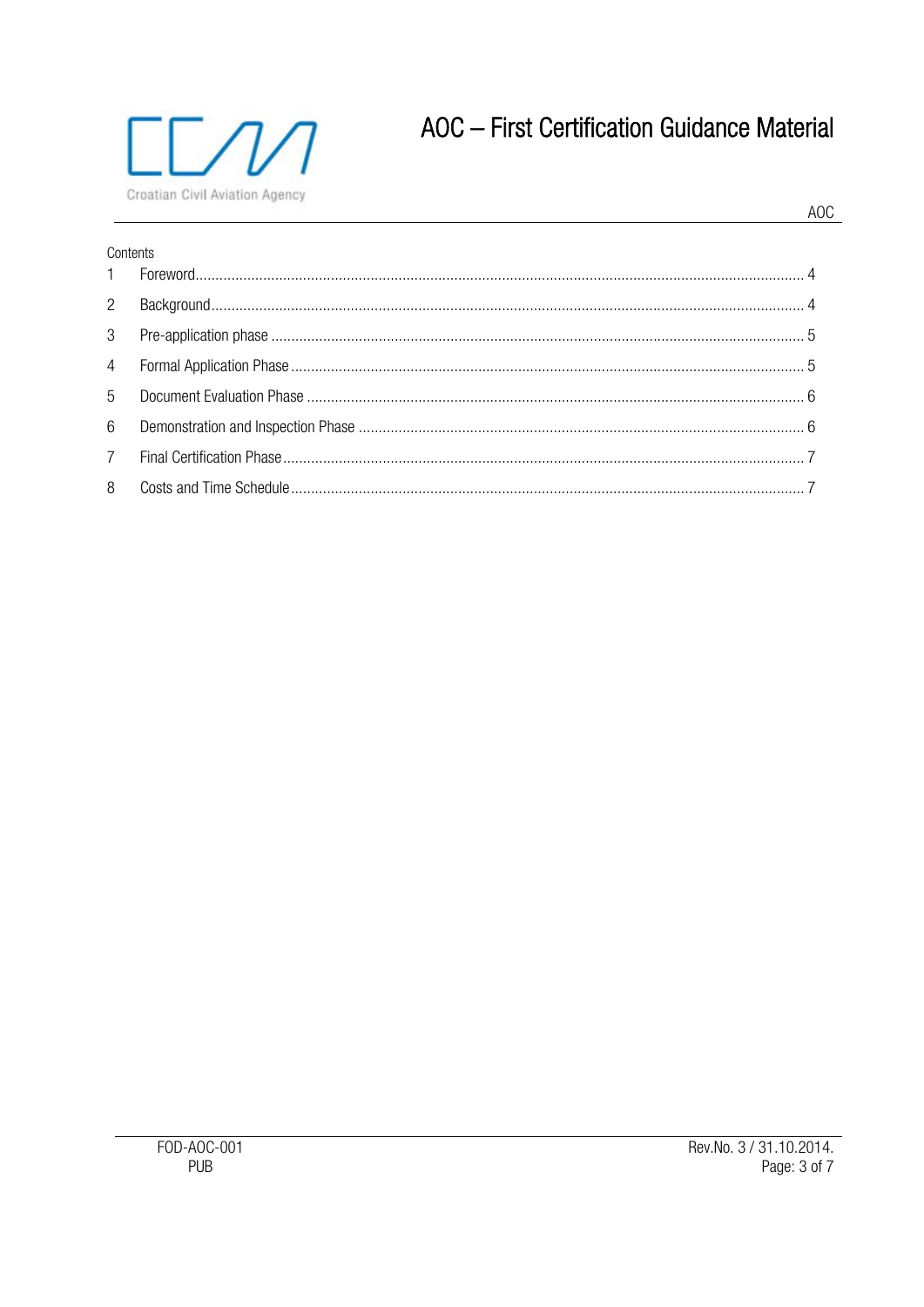

#### **1** Foreword

This Guidance Material describes the process of applying for and obtaining an Air Operator Certificate (AOC) to conduct commercial air transport operations under EASA Operations Rules (EASA OPS). The certification process may appear to be a complex undertaking, particularly to a "first-time" operator. This Guidance Material provides basic information applicable to the certification process.

This Guidance Material will assist the applicant in completing the "five phase certification process" with minimal delays and complications. Additional information will be found in the related documentation as referenced under paragraph 1.2 and 1.3 below.

#### **2** Background

The CCAA recognises the responsibility of Commercial Air Transport Operators to provide air transportation with the highest possible degree of safety in the public interest. The certification process is designed to ensure that prospective AOC holders understand and are capable of fulfilling this duty. When satisfactorily completed, the certification process should ensure that the operator is able to comply with the Croatian Air Traffic Act, CCAA regulations, EU Regulations and the international standards pertaining to the operation of aircraft as published in relevant ANNEXES to the convention on international civil aviation organisation (ICAO).

There are five phases in the air operator certification process defined. Each phase is described in sufficient detail to provide a general understanding of the entire certification process. The five phases are:

(1) Pre-application (2) Formal Application (3) Document Evaluation (4) Inspection and Demonstration (5) Certification

In some cases, the guidance and suggested sequence of events in this Guidance Material may not be entirely appropriate. In such situations, the CCAA and the operator should proceed in a manner that considers existing conditions and circumstances. The operator, however, should not expect to be certificated until the CCAA is assured that the Croatian Air Traffic Act, its Civil Aviation Regulations and the applicable EU regulations will be complied with in an appropriate and continuing manner.

The five phases are to be seen as steps. In order to continue the certification process, the previous phase shall be completed. Therefore no continuation of the certification process will be undertaken if not all points, articles and individual tasks are completed in the previous certification phase.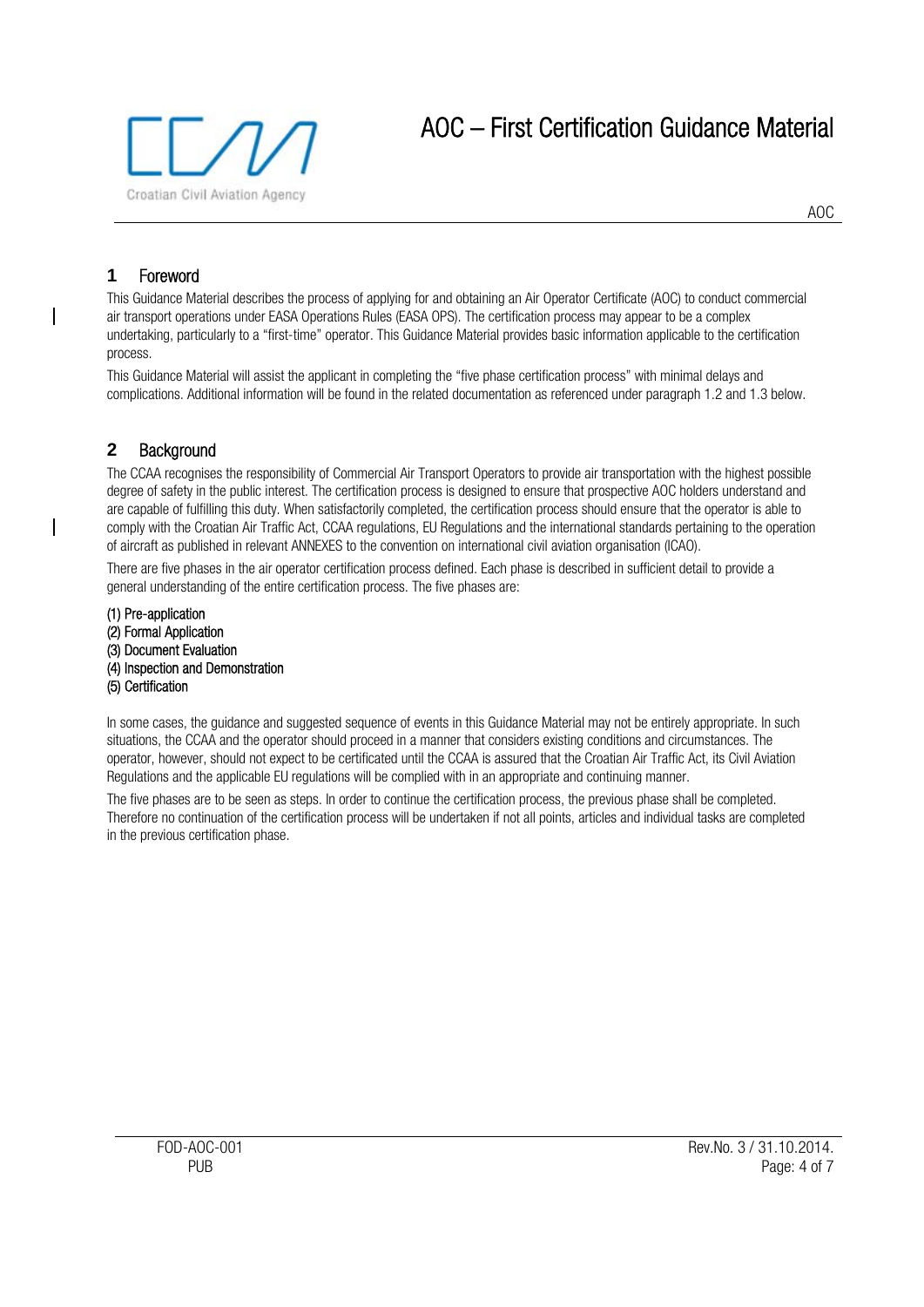

AOC

#### **3** Pre-application phase

The Guidance Material has been written to give an overview about the Air Operator Certificate (AOC) 5 phase certification process in general. The 5 phase certification process is a standard published by the International Civil Aviation Organisation (ICAO). Each phase must be completed before starting the next one.

An application for an AOC is a time consuming and expensive work. This work is very often underestimated. The Croatian Civil Aviation Agency (CCAA) accepts an AOC application by EASA OPS standards only. All application forms must be duly signed by the people requested in original, electronic signature are not yet accepted.

The project may be delayed because of other applications already in progress or due to the quality of the submissions or missing parts. Even if one of the proposed nominated persons has missed the necessary score in the assessment, a project could get further delay until all management personnel has been accepted.

If an applicant has the need for further information, please write to the following address:

Hrvatska agencija za civilno zrakoplovstvo

Avenija Vukovar 284

10000 Zagreb

Hrvatska

The prospective operator is expected to inform CCAA of his intention to start the certification process in the form of Letter of Intent. Letter of Intent should describe in brief the intended type of operation, aircraft types intended for use, area of operation, plan of intended infrastructure, staff etc.

Once the Letter of Intent is received, CCAA will organise pre-application meeting. The purpose of the pre-application meeting is to provide critical certification information to the applicant. It is imperative that the operator's Accountable Manager and nominated persons attend the pre-application meeting and be prepared to discuss in general terms the plans and specific aspects of the proposed operation. Many problems can be avoided by discussing all aspects of the proposed operation and the specific requirements, which must be met to be certificated as an air operator.

It is important to establish good working relationships and clear understandings between the CCAA and the operator's representatives. The CCAA recognises that a wide range of capabilities and expertise exists among operators. This background experience will be considered by the CCAA and adjusted to during these initial meetings.

Subsequent to the pre-application meeting the certification team will evaluate the results of the meeting. Should the certification team consider that the applicant is not ready to make a formal application, advice should be given on further preparation and another pre-application meeting scheduled or, alternatively, the applicant may be advised to withdraw the intent to apply for certification.

Should the certification team establish that the information provided in the letter of intent is satisfactory, and that the applicant has a clear understanding of the certification process, then the applicant should be invited to prepare and proceed with a formal application phase.

#### **4** Formal Application Phase

The formal application shall be submitted to CCAA as early as possible.

FOD-AOC-001 Rev.No. 3 / 31.10.2014. PUB PORT CONTROL PROPERTY IN THE PAGE OF THE PAGE OF THE PAGE OF THE PAGE OF THE PAGE OF THE PAGE OF THE PAGE OF THE PAGE OF THE PAGE OF THE PAGE OF THE PAGE OF THE PAGE OF THE PAGE OF THE PAGE OF THE PAGE OF THE PAGE OF T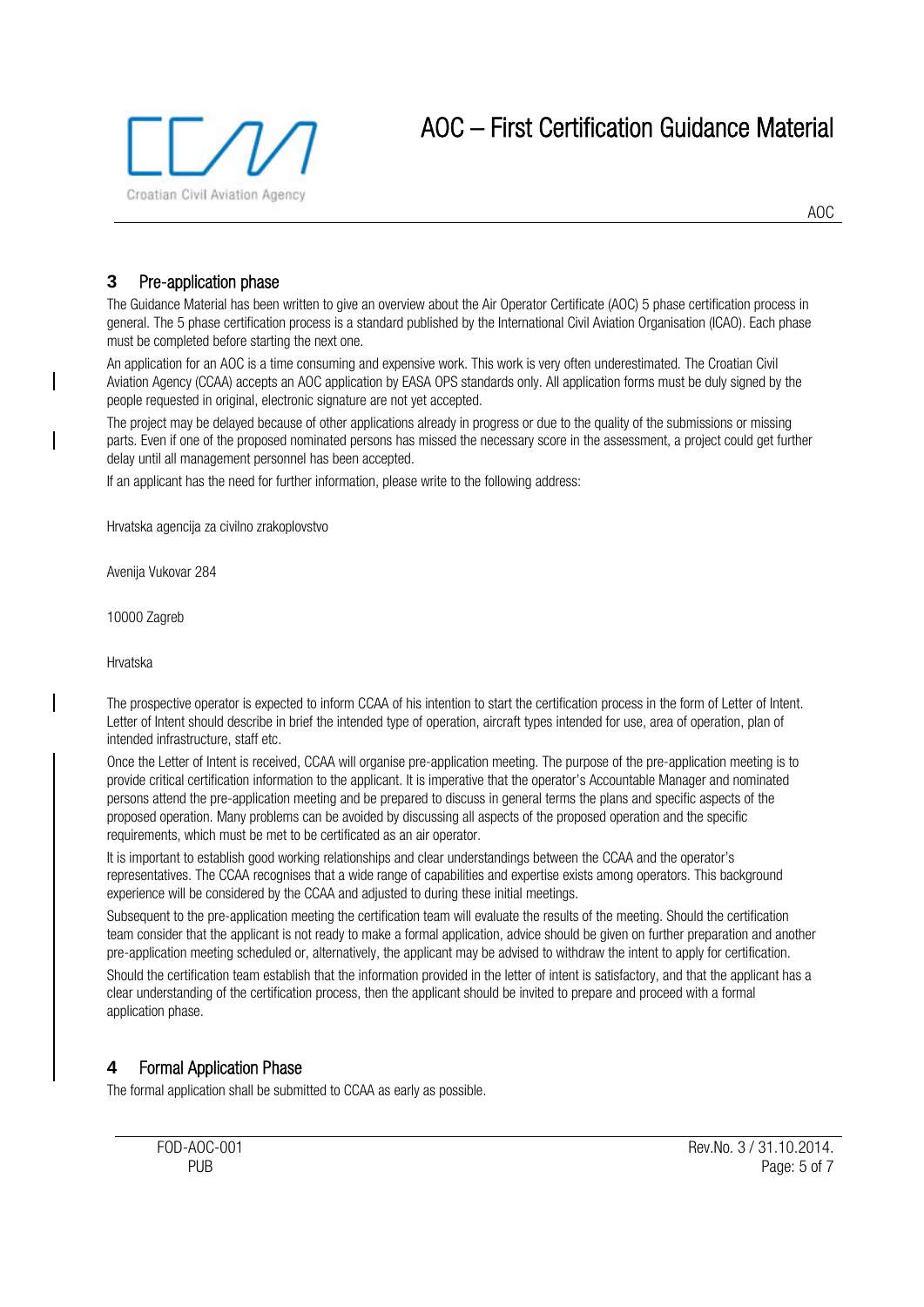### AOC – First Certification Guidance Material



AOC

The CCAA will review the application to determine that it contains the required information, documents and attachments. If there are omissions or errors, the formal application and all attachments will be returned with a letter outlining the reasons for its return. If the operator has a good understanding of the requirements, the formal application should be of sufficient quality to allow any omission, deficiency, or open question to be resolved during the formal application meeting.

The Operator's Accountable Manager, Compliance Monitoring Manager, Safety Manager and Nominated persons shall attend the formal application meeting. The purpose of the meeting is to present the project manager, delegated inspectors, experts and specialists and to discuss the formal application and resolve omissions, deficiencies, or answer questions from either party. For example, this meeting may be used to resolve questions concerning the applicant's package or scheduling date conflicts, or to ensure the applicant understands the certification process. This meeting should also be used to reinforce open communication and working relationships.

#### **5** Document Evaluation Phase

After the formal application has been accepted, CCAA inspectors will begin a detailed evaluation of all submitted manuals, forms and documents. Inspection of the Operations Manual System may, depending on the size of operation, be done on the whole manual or on different parts at different times with different experts. The CCAA will endeavour to complete these evaluations in accordance with the agreed schedule of events. If a manual or document is incomplete or deficient, or if non-compliance with the regulations or safe operating practices is detected, the manual or document will be returned for corrective action. Once the manuals and documents are positively evaluated, certification process may continue with the Demonstration and Inspection phase.

#### **6** Demonstration and Inspection Phase

Prior conducting the Inspection and Demonstration Phase, it is expected, that the applicant for an AOC has implemented all the procedures and operating practices as described in the Operations Manual System and that the Compliance Monitoring System has successfully reviewed all different fields of operation by the means of audits and inspections. ICAO & EU regulations require an operator to demonstrate its ability to comply with regulations and safe operating practices before beginning actual revenue operations. These demonstrations include actual performance of activities and/or operations while being observed by CCAA inspectors. This includes on-site evaluations of aircraft maintenance equipment and support facilities. During these demonstrations and inspections, the CCAA evaluates the effectiveness of the policies, methods, procedures, and instructions as described in the operator's manuals and other documents. Emphasis is placed on the operator's management effectiveness during this phase. Deficiencies will be brought to the attention of the operator and corrective action must be taken before entering the certification phase.

Although the document evaluation and the demonstration and inspection phases have been discussed separately in this Guidance Material, these phases may overlap in the training aspect, or may be accomplished simultaneously in actual practice. The following list provides examples of the type of items which are evaluated during the inspection and demonstration phase.

Compliance Monitoring System

Facilities and Infrastructure

Training and checking (classroom, simulators, aircraft, flight and ground personnel training).

Operational control and supervision

Flight Dispatch

Company communications procedures

FOD-AOC-001 Rev.No. 3 / 31.10.2014. PUB Page: 6 of 7